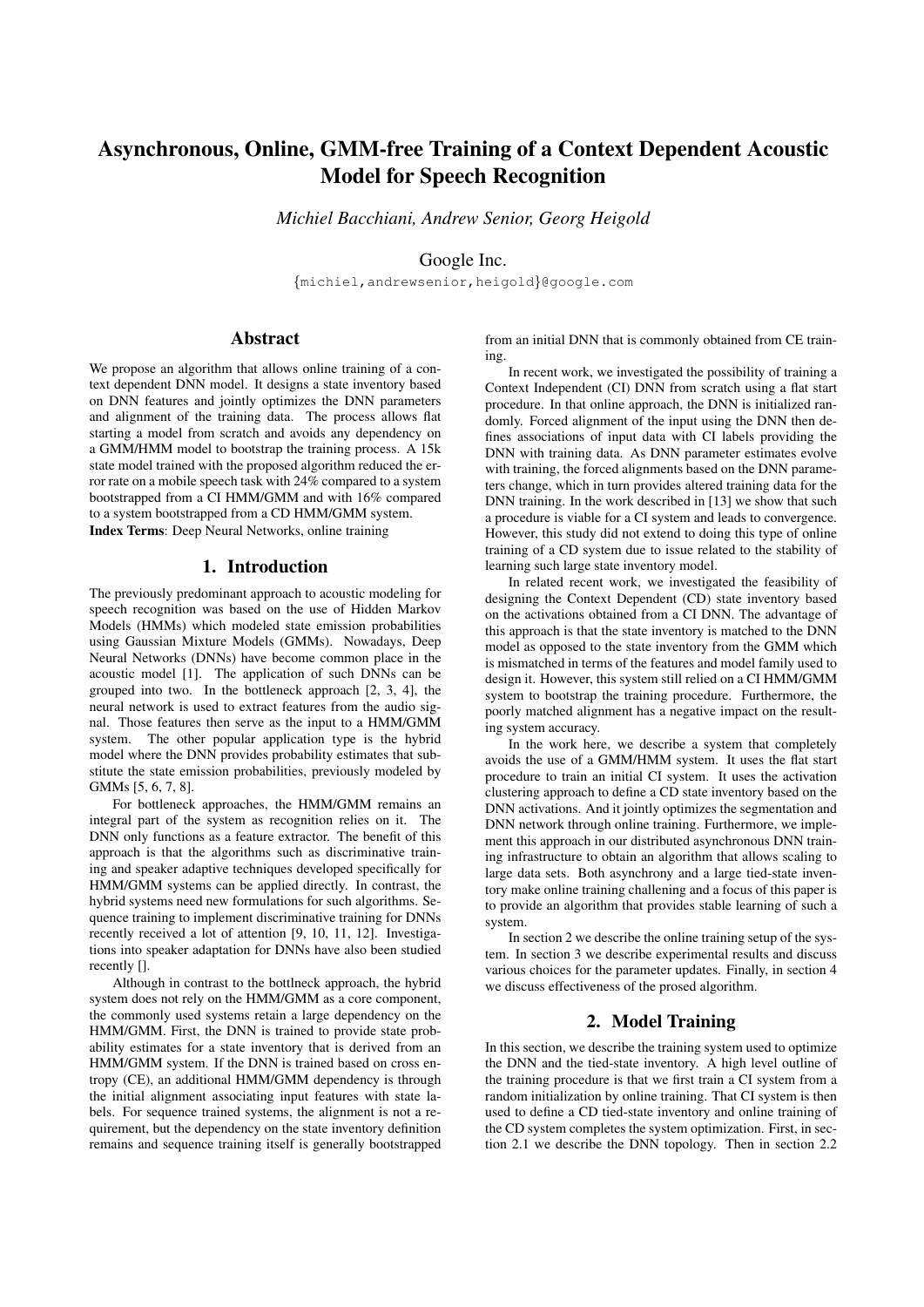we describe the distributed model trainer. In section 2.3 we describe how context dependent modeling is included in the system.

#### 2.1. DNN Model Topology

In all cases we use a DNN that consists of an input layer, a number of hidden layers and a softmax output layer. We fix the dimension of the hidden layers to be 2560 nodes using a ReLU non-linearity [8]. We also fix the input layer to take 26 frames (20 frames preceding the current input frame and 5 consecutive frames) of 40-dimensional log-filterbank parameters. The softmax layer will have one output per state and hence its dimension is defined by the clustering procedure that defines the tied-state inventory.



Figure 1: *Online DNN training system overview.*

#### 2.2. Asynchronous Parallel DNN Trainer

The DNN parameters are trained with the online training system depicted in figure 1. This system is based on our *DistBelief* distributed parallelized neural network optimization system [14]. The training process is driven by the training driver. This driver controls a number of model replicas (in this study, we consistently use 100). Each such model replica retains a complete DNN model and has a special input layer which has the ability to read an utterance from the training data and force align it using the Input Layer Pipeline. This pipeline retains model components like the lexicon and context dependency transducer. The state likelihood computations that it requires for the forced alignment process are obtained from a *DistBelief client*. This client is itself a complete DNN model allowing inference computation. Given an input pattern, the client can compute DNN layer outputs. The DNN parameters used for that inference computation are periodically updated from a separate *parameter server* process. Another parametric model that is used in the forced alignment computation is a state prior which will be discussed in more detail in section 2.2.2. This prior distribution parameter is similarly obtained from an *online prior* which periodically fetches its values from the parameter server process.

Once the input layer in a model replica completes a forced alignment, the result associates input patterns (in the form of 26 frames of 40-dimensional log-filterbank parameters) with state labels. These pairs are passed to the DNN training process. Training uses Stochastic Gradient Descent (SGD) to update the DNN parameters. For each mini-batch (in this study

200 samples), the model replica computes the inference of the DNN given the current model parameters  $w$ , then back propagates the cross entropy loss observed at the output softmax layer providing the gradients  $\nabla w$  of error with respect to the parameters. Right before starting this computation, the model replica will query the parameter server to get the most recent parameter estimates  $w$  and on completion of the computation, the model replica will send the computed gradients  $\nabla w$  back to the parameter server.

#### *2.2.1. Gradient Based DNN Training*

The parameter server retains the latest DNN parameter estimates  $w$  and updates those parameters to  $w'$  based on the gradient information  $\nabla w$  it obtains from the model replicas by gradient descent learning as  $w' = w - \lambda \nabla w$ . The learning is parameterized through the learning rate  $\lambda$ . In our study we used a fixed learning rate of 0.003. Note that due to the distributed nature, the learning process is inherently asynchronous. In the time it takes a model replica to compute a batch update, other model replicas will update the parameters. Hence the gradient computation, based on the parameters fetched right before the gradient computation are stale by the time the replica sends its gradient information back to the parameter server.

#### *2.2.2. Online State Prior Estimation*

The forced alignment pipelines in the input layers of the model replicas require an a priori estimate of the likelihood  $p(x \mid s)$ of observing acoustic observation  $x$  given state  $s$ . However, the estimates of the DNN provide  $p(s | x)$  instead. Hence, to arrive at the desired probability estimate, the alignment pipeline will in addition need an estimate of the state prior  $p(s)$  so that the alignment process can use  $p(s | x)p(s)^{-1}$  in its computation. To learn this prior, we use an interpolation model similar to what was used in out previous work in [13]. The required state prior probability estimate is learned similar to the DNN parameters themselves in the sense that the estimate is retained in the parameter server and that model replicas provide updates to the estimate by processing training data in parallel. But in contrast to the DNN SGD type learning, the prior is updated by linear interpolation. More concisely, if a model replica has estimated a new state prior estimate  $\tilde{p}(s)$  and sends that prior distribution estimate to the parameter server, the new prior estimate  $p'(s)$  is updated from its previous estimate  $p(s)$ as  $p'(s) = (1 - \nu)p(s) + \nu \tilde{p}(s)$  with  $\nu$  a parameterization of the prior learning. Another contrast of this prior learning process in comparison to the DNN parameter updates is that the prior interpolation is not performed for each mini-batch but replicas provide an update after a certain number of frames have been counted. That update interval is a second parameterization of the prior learning.

#### *2.2.3. Asynchronous Online Learning*

As discussed in the description of the trainer, the parallel nature of the optimization system make asynchrony inherent. But a number of training parameters control the level of asynchrony. Specifically, the alignment pipeline in the input layer will periodically fetch model parameters and prior parameters from the parameter server. The periodicity of this update defines in part the level of asynchrony of the training procedure. Staleness of parameters can lead to optimization with a poor auxillary function which is discussed in more detail in light of sequence training in our recent work in [12].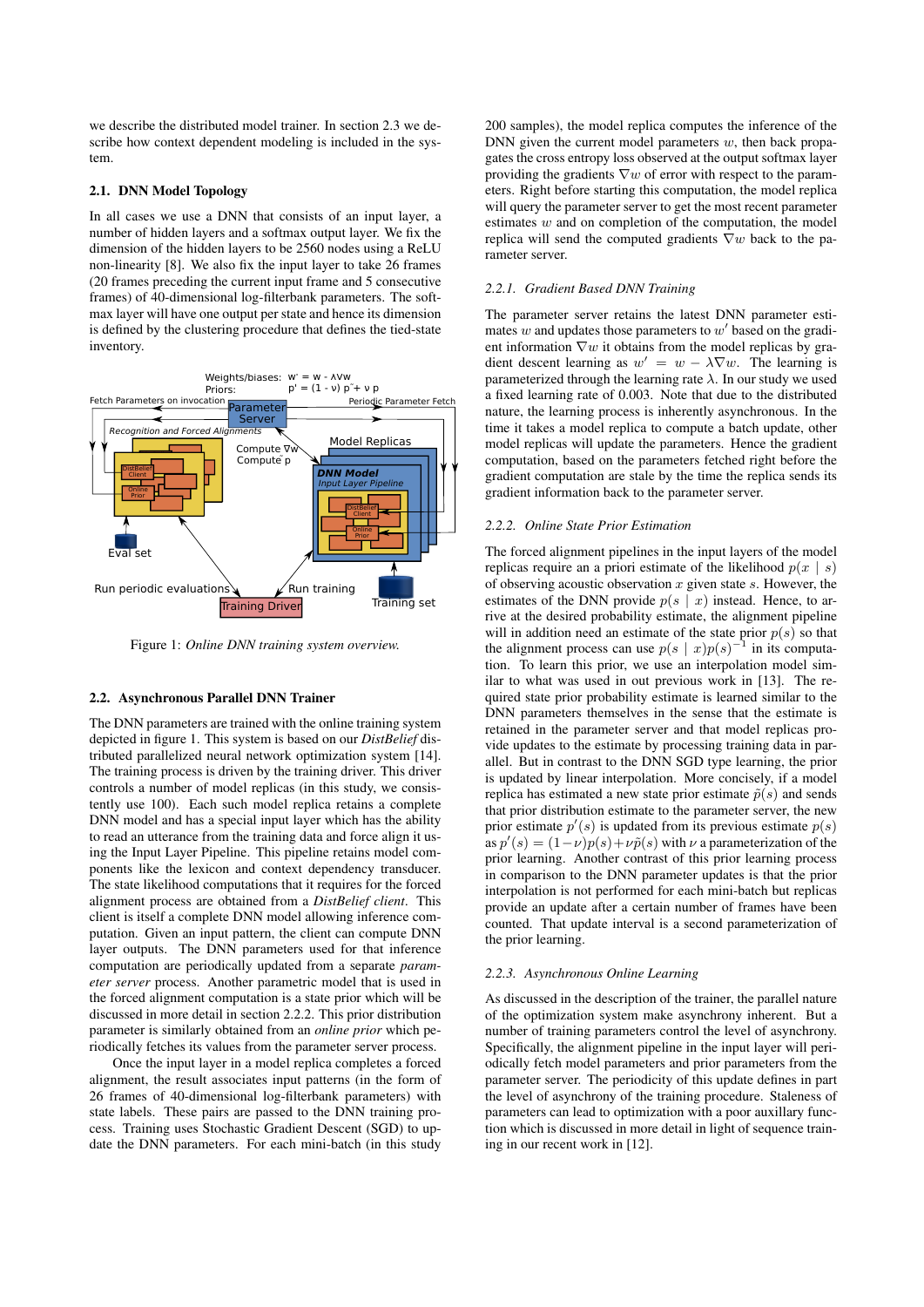For the prior, the asynchrony issue needs to balance the update interval but also take into account the quality of the new prior estimate obtained from counting. If few examples have been seen due to a rapid update interval, the prior estimate  $\tilde{p}(s)$ will be poor. Setting a longer period in between prior updates will lead to a more accurate local estimate, but the prior used in the alignment pipeline to compute training examples might be very stale leading to incorrect learning.

For both the DNN parameter learning and the prior update, the period between updates and the impact of those updates expressed by the learning rate  $\lambda$  and interpolation rate  $\nu$  need to be balanced. A poor balance might lead to unstable learning as bad or stale parameter estimates cause the samples that guide training (as computed from the forced alignment in the input layer) to make the model estimates diverge. In our previous work in [13], we empirically found that a prior interpolation factor that performed well. In the work here, we investigate the options a bit more, varying the update interval and interpolation weight and observe the resulting learning behavior.

### *2.2.4. Training Metrics*

Besides supervising the training process implemented by the model replicas and parameter server, the training driver also runs periodic evaluation pipelines. These evaluations are executed on an evaluation set, not part of the training set. Two such pipelines are used and both use the DNN and prior state distribution that is being trained. At the start of a new evaluation run, the pipelines will fetch the DNN and prior parameters from the parameter server and then keep the estimates fixed through the evaluation iteration.

One evaluation pipeline runs speech recognition and measures word error rates. The other runs forced alignment on the evaluation data and computes frame-based statistics. In particular, we track frame accuracy by measuring the agreement between the forced alignment frame state alignments and the classification result of the DNN. If under the forced alignment constraint a frame is aligned with a state s and if the DNN produces a likelihood for that state that exceeds the likelihood for any other state, the frame is counted as correct. Another key metric we observe from forced alignment is referred to as the *error cost*, the likelihood gap between the best scoring state and the correct state (where correctness is expressed based on the state labeling found by forced alignment).

### 2.3. Context Clustering

For the construction of a CD system, the work here uses the CI model obtained from the online training procedure described above. Using the algorithm detailed in [15] we construct a tied-state inventory from the activations of the last hidden layer of the DNN (the input to the softmax layer). In contrast to that previous work the DNN is used for alignment, not a CI HMM/GMM. Like our previous work, we limit the scope to modeling triphones and we implement the learned context dependency model through the transducer construction detailed in our previous work [15]. However, in contrast to our previous work, we initialize the newly defined context dependent model differently.

The transition from a CI to a CD system gives rise to a new softmax layer. We first train this layer from a random initialization keeping the hidden layer parameters fixed to the values that were obtained from CI training. Training the new softmax layer, we use the exact same forced alignments that were used to define the context dependent state inventory. In other words,

we use CE training for the the softmax layer parameters alone. In a second stage, we still use CE training but train the complete model (softmax as well as hidden layer parameters). The DNN parameters obtained from that initialization process serves as the starting point for online training (as described above) of the CD system.

To initialize the prior distribution for the newly defined tiedstate inventory, we use the tied state counts found in tree clustering of the context dependent state inventory. Let the total number of frames associated with CI state  $s$  be denoted as  $N_s$ and let the prior probability of that state be denoted as  $p(s)$ . Then consider tied-state  $q$  that represents a set of context dependent versions of state s and let  $N_q$  denote the frame count for tied-state  $q$ . We then initialized the prior probability of the tied state as  $p(q) = \frac{N_q}{N_s} p(s)$ . In other words, we partition the prior probability mass of the CI states among the tied CD states in proportion to the frame counts assigned to those tied states.

# 3. Experimental Results

We evaluate the effectiveness of our training procedure on a database of mobile speech recordings originating from a number of Android applications: voice search, translation and the voice-based input method. These recordings are anonymized; we only retain the speech recording but remove all information indicating which device recorded the data. The training set consists of a sampling of about 3 million utterances containing about 2000 hours of speech. We obtained manual transcriptions for these utterances. The evaluation pipelines process a test set that contains data sampled uniformly from all applications emphasizing the use frequency of each application. This test set contains about 23000 utterances or about 20 hours of speech. This test set and the evaluation system is identical to the one described in our previous work [15] and hence error rate numbers are comparable.

### 3.1. Flat Start Initialization

To build a 128 state CI model, we initialized a DNN with random parameters and initialized with a uniform prior distribution. Figure 2 shows the training evolution of a network with 7 hidden layers of 2560 nodes each. It shows the cross entropy loss, the word error rate from the recognition evaluation pipeline, the frame classification rate and error cost from the alignment evaluation pipeline over 10 million steps of SGD training using 200 frame mini batches. The word error rate steadily decreases with training down to 32.9%. This error rate is 3.4% lower than the 36.3% reported in our previous work for a DNN with the same topology trained on the alignments of a CI HMM/GMM [15].

In additional experiments with flat starting CI systems, where we varied the number of hidden layers from a one to eight hidden layers, we observed the same convergence behavior as shown in figure 2.

#### 3.2. Context Dependent Models

In some initial experiments, we started with a CI system with three hidden layers of 2560 nodes, trained them using the flat start procedure and then constructed CD tied state inventories of 400, 800 and 2000 states. We then ran online training, *randomly* initializing these networks. We ran three online training experiments of this sort where we varied the update interval of the DNN parameters in the input alignment layer inference client. We set the fetch interval to 50, 2500 and 5000 mini-batches re-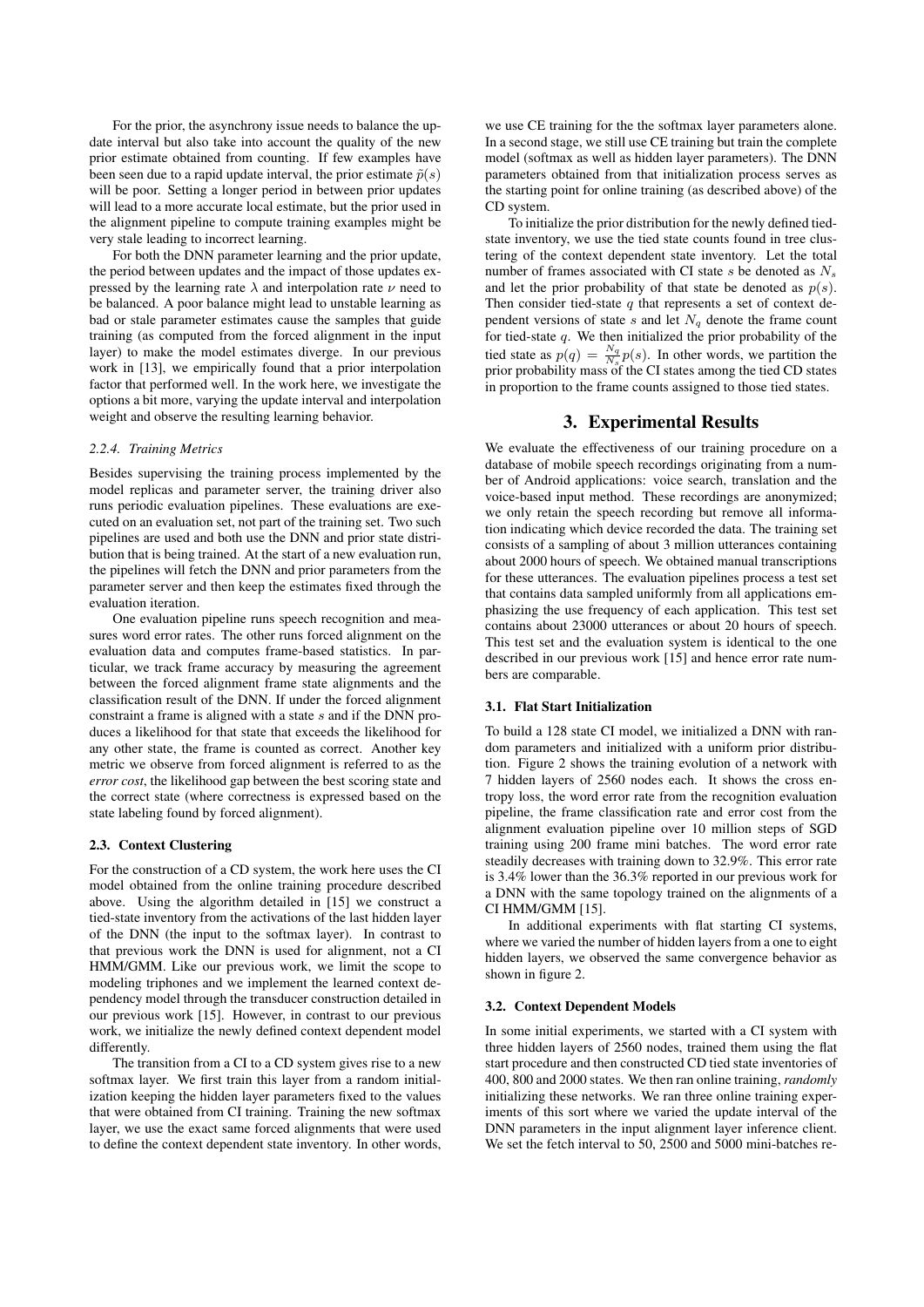

Figure 2: *Training metrics during the flat start procedure running 10M steps of 200 frame mini-batch SGD training.*

| <b>State Inventory</b> | Batch Update Interval |      |       |
|------------------------|-----------------------|------|-------|
|                        | 50                    | 2500 | 5000  |
| CI                     | 35.9                  | 35.5 | 35.3  |
| 400                    | 24.4                  | 24.4 | 24.3  |
| 800                    | 21.5                  | 22.0 | 21.5  |
| 2000                   | 16.7                  | 16.9 | 17.2. |

Table 1: *WER performance of systems with three hidden layers, obtained from 10M step training using various state inventory sizes and parameter fetch update intervals.*

spectively. In each of these experiments, we updated the prior with an interpolation weight  $\nu$  of 0.9 for every 10k frames seen. We observed that all training runs converged and obtained the error rate results after 10M steps of training as shown in table 1.

Starting online training from a random initialization for state inventories of 3000 states or larger, we observed divergence of the training procedure. In those cases, we observed the error cost go up 100 fold compared the the CI or small CD state inventory runs. This indicates that some states have a likelihood far exceeding any other state. Closer inspection revealed that this was caused by some states getting vanishingly small prior state probabilities. The division of the a priori state probability by such small state prior probabilities leads to instability of the estimates, which in turn throws off the alignment process in the input layer. Even when using the careful initialization algorithm using CE training of the newly formed softmax layer from context clustering, we observed divergence. However, with a careful choice of a prior update regimen we were able to get stable learning. The parameters that define the prior update are the update interval and the interpolation weight  $\nu$ . Figure 3 shows training of a 10k state system setting the prior update interval to 100k, 300k or 3M frames respectively, but keeping the interpolation weight constant at 0.9 It also plots the performance of a 15k state model using a 10k frame update interval, but using a 0.999 interpolation weight. The large interval updates cause instability in early updates as the prior is poorly matched, but training does not diverge. As the update interval gets shorter, the prior estimate get poorer and learning is more chaotic. The 15k state system using frequent updates but with a large interpolation weight is better behaved. Note that training with an interpolation weight of 0.99 as opposed to 0.999 lead to divergence. The 15k system training converged to a 12.2% WER. The equivalent system described in [15] trained from a CI HMM/GMM alignment achieved a 16.0% WER, one that was bootstrapped from a CD HMM/GMM achieved 14.5%. The online trained system here provide a relative error rate reduction of 24% or 15% respectively.



Figure 3: *WER performance of 10k and 15k systems trained with different prior parameter update regimen.*

# 4. Conclusions

This works shows the feasibility of online training of a CD DNN with a large state inventory within an asynchronous parallelized optimization framework. First the proposed algorithm provides a mechanism to flat start a CI system from a random initialization. We show that the proposed algorithm has stable convergence. Experimental results showed resilience to network depth (networks with one up to eight hidden layers showed stable convergence) as well as to a large range of DNN parameter update regimens (fetching parameters every 50 to 5000 batch computations made little impact on learning). The jointly optimized alignment and DNN parameters lead to a more accurate system than one trained from a CI HMM/GMM system, as evident from the 32.9% WER of the CI system trained here vs. 36.3% obtained in [15]. That performance gain persists when comparing the CD systems of 15k states. The joint optimization described here achieves a system reaching 12.2% WER comparing favorably with the 16.0% system (CE training from CI HMM/GMM alignments) or 14.5% system (CE training from CD HMM/GMM alignments) obtained in previous work.

The extension of the algorithm to a CD system with 15k state shows that the online training of a large state inventory system has stable convergence as long as the prior update regimen is well controlled. This is akin to choosing an appropriate learning date for the DNN SGD training. Experiments showed stable learning with a interpolation weight close to 1.0. Another option, setting the prior update interval large enough to allow a good prior estimate before interpolation also seems to lead to stable learning. Although in such schemes, early parameter updates seem less well behaved than the alternative of updating the prior frequently but with a large interpolation weight.

Not only is the joint optimization of the DNN parameters and alignment beneficial to the performance of the final system it provides the additional benefit that the system training described here has no dependency on an HMM/GMM at all. The optimization, matched to the model, leads to accuracy gains and the complexity of the implementation is limited as an HMM/GMM implementation no longer needs to be maintained.

The work here successfully extends our previous work on GMM-free DNN optimization reported in [13]. It shows that the proposed algorithm is feasible within asynchronous parallel optimization making it more scalable and in addition shows it allows online training of a large CD state inventory system.